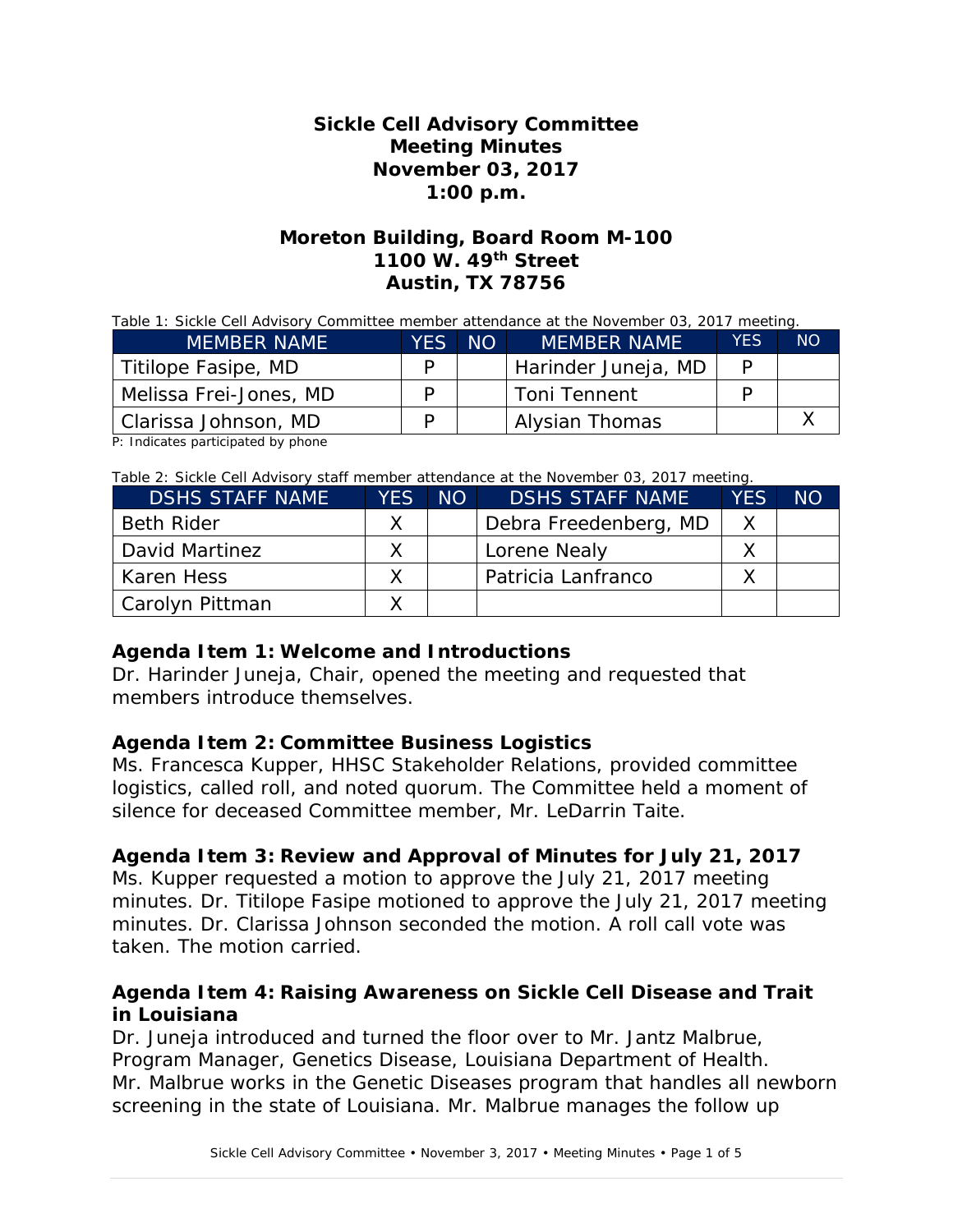coordination for sickle cell disease and trait and serves as the administrative support for the Louisiana Sickle Cell Commission. Mr. Malbrue referenced the handout and PowerPoint titled, *Raising Awareness on Sickle Cell Disease and Trait in Louisiana.*

Mr. Malbrue discussed their strategic plan to improve sickle cell disease health care coordination to include data and surveillance, medical services workgroups, patient navigation systems, education and advocacy.

The Committee had questions regarding consent mechanisms for the program as well as the sources of funding. Mr. Malbrue stated that consent was handled through the Department of Health contracts in terms of sharing information. Currently, Mr. Malbrue stated that individual consent is being worked out. Funding has come through the Genetic Disease program budget which receives a majority of funds through reimbursement by lab forms in addition to searching for public funds. The Committee also asked if physicians contribute their expertise, and if so, how much. Mr. Malbrue stated that physicians are involved often and contribute a fair amount of work. Regarding Medicaid expansion, the Committee asked if there is current coverage being offered for people over 18 years of age. Mr. Malbrue stated that under the current Medicaid expansion, for the past year and a half coverage has been offered for people over 18 years of age which has opened enrollment for those individuals.

# **Agenda Item 5: Follow up on Training for Sickle Cell - Community Health Workers Presentation and Texas Health Steps (THSteps)**

Dr. Juneja introduced and turned the floor over to Mr. David Martinez. Mr. Martinez discussed the process of having Community Health Workers deliver training on sickle cell disease and trait. Mr. Martinez referenced a handout titled, *2017 Texas DSHS-Certified Training Programs for Community Health Workers (CHWs) and CHW Instructors* for a listing of approved DSHS Community Health Worker Training Programs.

Mr. Martinez explained to the Committee the process to approve training materials for CHWs. Any training in development needs to be in collaboration with a DSHS approved Community Health Worker Training Program. Materials used for training need to be submitted to the Training and Certification program. The organization that creates the materials must provide written approval for the CHWs to use the materials for training.

The Committee discussed the option of utilizing CHWs to train in sickle cell disease and trait.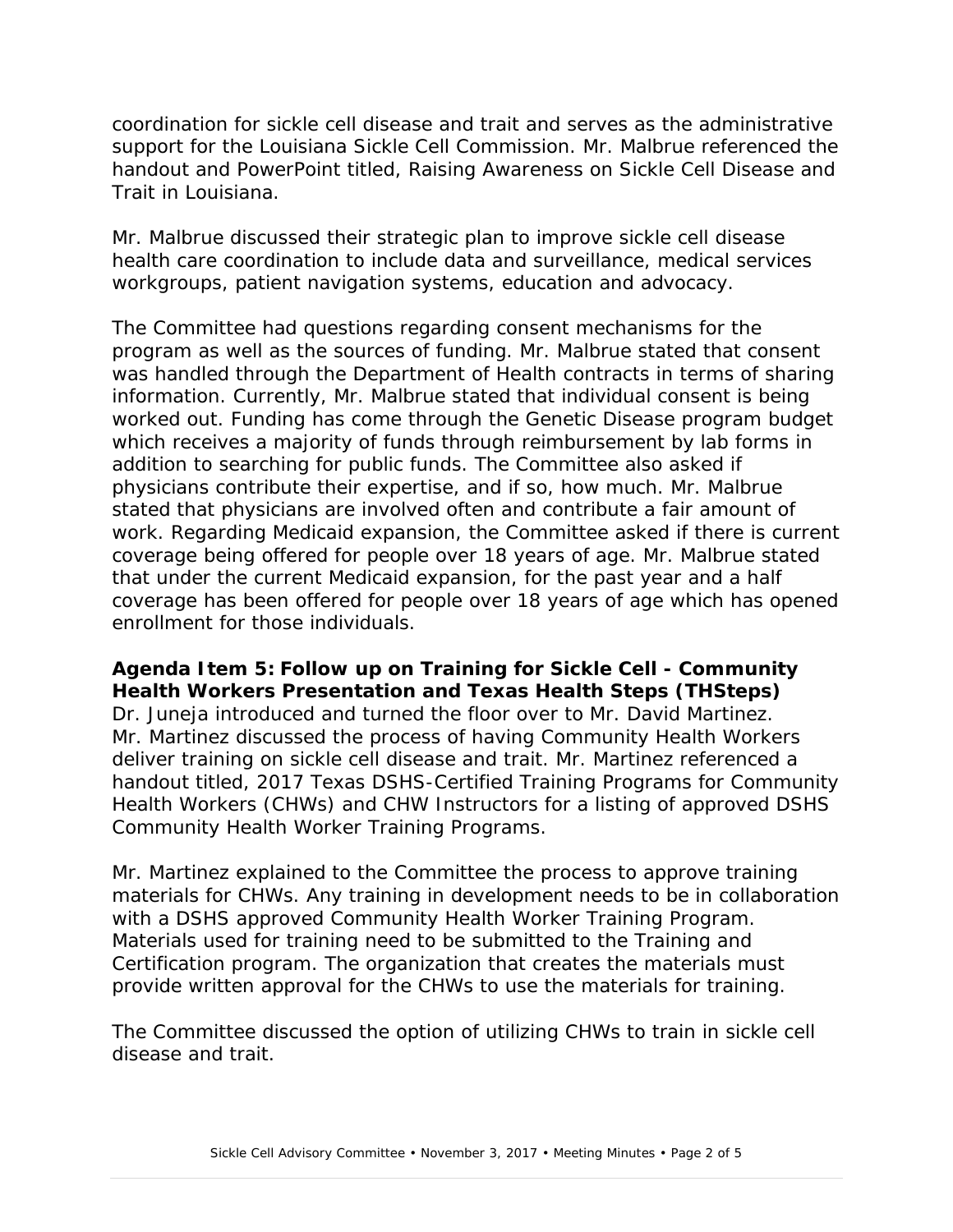The Committee discussed the results/statistics of the Sickle Cell Disease module on the Texas Provider website. Mr. Martinez reviewed the handout titled, *THSteps Sickle Cell Module*. Mr. Martinez stated the module has not been online since April 2017. Dr. Melissa Frei-Jones, who served as a consultant with the module revision for recertification, stated the module was down due to an update based on the 2014 guidelines. The module will go live at the end of November 2017 as an interactive module to include Sickle Cell Disease, Sickle Cell Trait, Sickle Cell Genetic Counseling, and Culturally Sensitive Communication.

The Committee had a discussion regarding how to encourage other organizations to use their CHWs to provide education on sickle cell disease and trait to the community.

**ACTION ITEM:** Mr. Martinez will follow up with the Committee after meeting with the CHW program to inquire how they share information by way of materials to the community, specifically.

The Committee also discussed developing a toolkit and using that as a basis for training as part of a CHW training program.

# **Agenda Item 6: Update on Marketing Strategies - Academic and Professional Organizations**

Dr. Juneja provided an update to the Committee regarding marketing strategies. Dr. Juneja stated he met with Dr. Utpal Dholakia at the Rice University Business School. Dr. Juneja shared that, during the meeting with Dr. Dholakia, it was determined that the Toolkit would be a challenge to relay messages to the community. His suggestion was to use newer electronic media such as Facebook, Twitter, or SnapChat. Another point of discussion between Dr. Juneja and Dr. Dholakia was the lack of public inquiry regarding sickle cell disease and trait. Dr. Juneja referenced the handout titled, *Marketing Strategies for Academic and Professional Organizations*.

Dr. Juneja opened up discussion to the Committee asking input on how to share information with professionals and the community regarding sickle cell disease and trait. The Committee discussed a possible marketing campaign, and request that the Texas Department of State Health Services Commissioner consider including monies in the budget for sickle cell awareness.

Dr. Juneja requested Mr. Martinez restate the charge of the Sickle Cell Advisory Committee. Mr. Martinez stated it is the responsibility of the Committee to provide two strategies or recommendations to raise awareness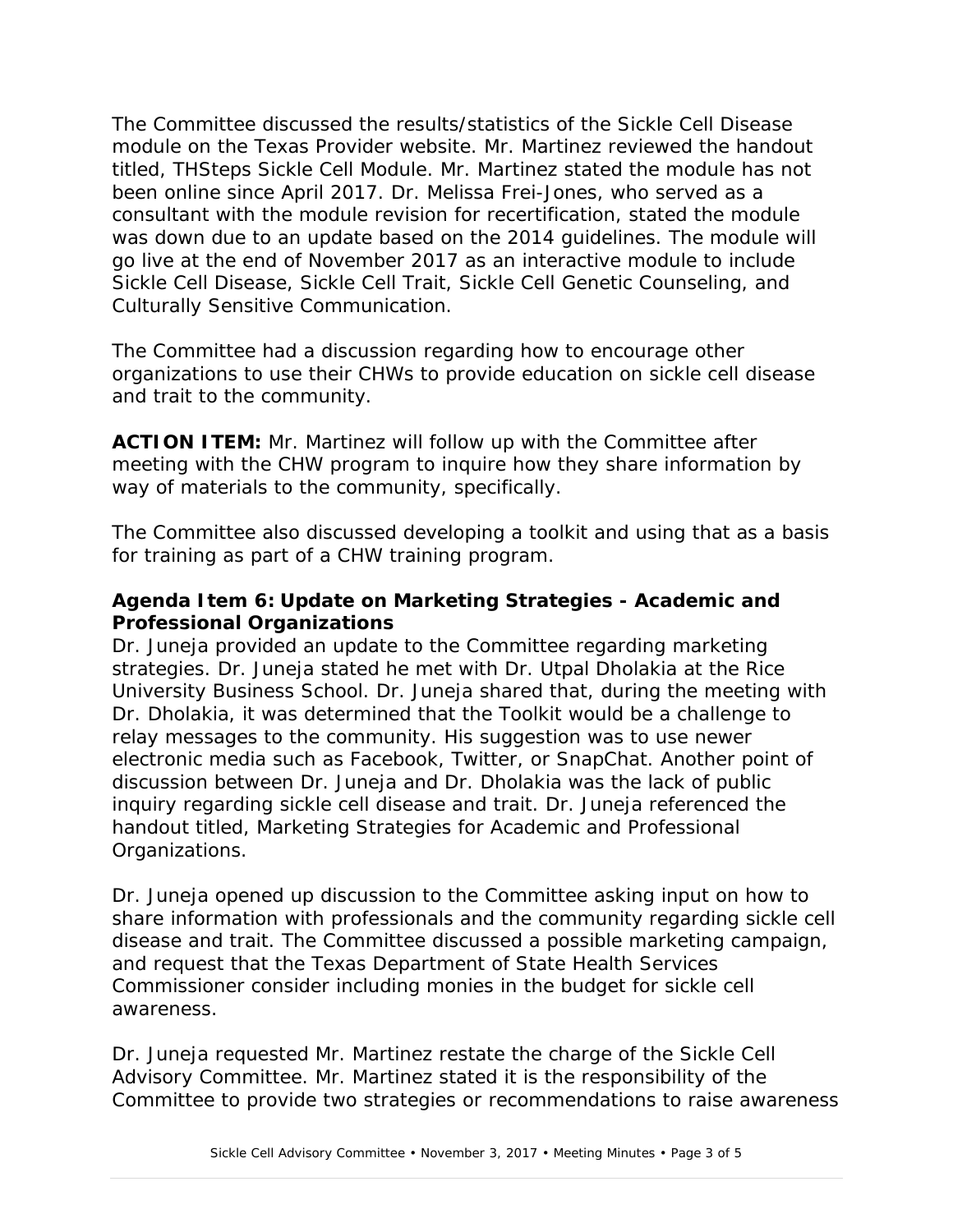of sickle cell disease and trait in Texas. Ms. Beth Rider confirmed this statement according to the bylaws. Ms. Rider stated two tasks. One is to review and suggest methods for raising public awareness and is included in the template for the annual report. The second is that the Committee needs to recommend two specific strategies to raise public awareness by the end of their tenure. Dr. Fasipe made the suggestion that the team who worked on the annual report discuss the charge to see if strategies can be infused in the annual report.

# **Agenda Item 7: Committee Assignment Status: DSHS Website Revision and Toolkit**

Dr. Juneja turned the floor over to Dr. Fasipe and Ms. Toni Tennent. Ms. Tennent informed the Committee of her suggestion of developing a research booklet with different resources across the state and what each will offer in regard to the Toolkit.

Dr. Fasipe referenced the handout and PowerPoint, *Suggested Website Revisions/Review of Resources*. The Committee discussed specific changes and whether it was appropriate to remove them. Mr. Martinez brought Dr. Fasipe's attention to areas of the website that housed specific information.

**ACTION ITEM**: Ms. Rider requested Dr. Fasipe send her an updated version of the revisions document to disseminate to the Committee.

The Committee suggested developing a list of physicians that provide medical care to adults with sickle cell disease. The list would include their location and contact information.

**ACTION ITEM:** The state will communicate with the program, Children with Special Heath Care Needs, regarding a transition program from childhood to adult. The state will inquire if there is a list of adult providers that already exists.

# **Agenda Item 8: Committee DRAFT Annual Report Review and Discussion**

Dr. Juneja referenced the handout and PowerPoint titled, *Sickle Cell Advisory Committee*.

**ACTION ITEM**: The state will provide the Committee with data of demographics, disease, and region.

The Committee discussed changes that could be made to the report as well as next steps toward recommending strategies. Dr. Juneja made a motion to have the Sickle Cell Advisory Committee report be modified and reviewed by